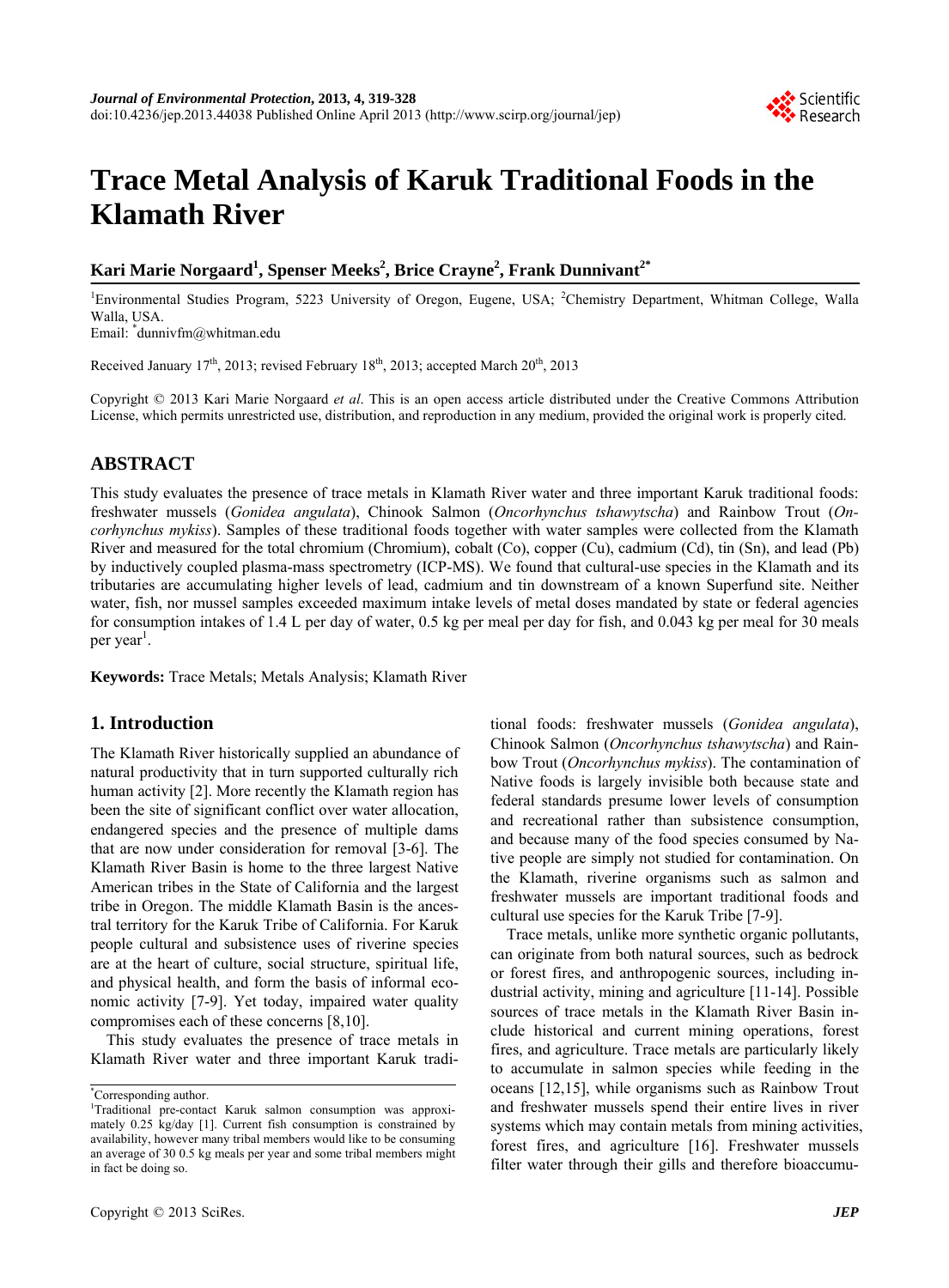late toxins.

Two EPA listed Superfund sites in the Klamath River watershed are examples of historic mining as a possible vector: Grey Eagle Mine (EPA#: CAD980638860) and Celtor Chemical Works (EPA#: CAD000629923). Grey Eagle Mine was a copper mine, last operated during World War II, and Celtor Chemical Works was an ore processing plant for copper, zinc and precious metal extraction from 1958 to 1962 [17]. Celtor Chemical Works, on the other hand, has been completely remediated, and in 2006 EPA scientists formally certified that the site is ready for unrestricted use [18].

A third potential vector of contamination is present-day suction dredge mining on the Klamath<sup>2</sup>. Suction dredging has been shown to release trace inorganic metals associated with gold-bearing minerals-such as copper, arsenic, lead and zinc [19]. Besides disturbing silt and changing the shape of the river, there is evidence that dredging mobilizes trace metals in the water column by resuspension of polluted sediments and subsequent desorption of metal pollutants, leading to their subsequent accumulation in the biota in the immediate area [20,21].

To what extent are trace metals entering the food web within the Klamath Basin? Does trace metal contamination pose safety threats for Karuk consumption of trout, salmon or freshwater mussels in the Klamath River? We analyzed concentrations of chromium, cobalt, copper, cadmium, tin and lead in three widely consumed Karuk cultural use species. This study used a unique and innovative sampling design that allowed for simultaneous evaluation of both a range of traditional foods and assessment of potential source vectors. Trout tissue sampling was used to evaluate trace metal levels in specific tributaries with known potential point sources and to distinguish between marine and freshwater sources (trout remain in the riverine system). Levels of trace metals have been shown to accumulate in salmon during the portion of their lives spent out in the ocean [15], thus, sampling of salmon tissue allowed for evaluation of marine sources of contamination. Finally, freshwater mussels are long-lived, sedentary filter feeders that are included in the traditional diet. Freshwater mussel tissue sampling was used to evaluate long-term trace metal in the main-stem of the Klamath River.

# **2. Materials and Methods**

#### **2.1. Study Site**

The Klamath originates in south-central Oregon, east of the Cascade Range, flows for 423 kilometers crossing the California border and empties into the Pacific Ocean 26 kilometers south of Crescent City. The Klamath River watershed drains about 12,900 km<sup>2</sup> in Oregon and 25,900 km<sup>2</sup> in California.

#### **2.2. Sample Collection and Preparation**

The sampling scheme took advantage of the unique life histories of three traditional Karuk food species to simultaneously evaluate the contamination of these foods, whether trace metals are entering tribal diets and potential source vectors. Sample sites ranged over the lower portion of the Klamath River starting at Copco 2 Dam and extending down to the mouth of the river (refer to **Figure 1** for sample locations), covering 312 km of the river.

#### **2.2.1. Water Samples**

In order to test for trace metal concentrations in the main branch of the Klamath River and/or any point sources that may occur along its length, water samples were taken over a one-week period (July, 2007) from sites 1-15 (**Figure 1**). Water sampling sites were spaced approximately 20 km apart from one another on the main branch of the Klamath River to determine if any point sources are introducing trace metals to the river system. The farthest site upstream (site 1) was just below Copco 2 Dam (312 km upstream) and the farthest downstream (site 15) was at Klamath Glen about 10 km from the mouth of the river. Three water samples, ~100 ml each, were collected from each site in 50-mL polypropylene bottles, and 1.00 mL of concentrated ultra-pure HNO<sub>3</sub> was added for preservation. Each sample was filtered through a 0.4-um polysulfone disposable syringe filter (Whatman) prior to analysis to yield dissolved metal concentrations.

#### **2.2.2. Freshwater Mussels**

As sedentary, filter-feeding organisms, bivalves have been shown to be a reliable keystone species for identifying trace-metal contamination [21]. Freshwater mussels (*Gonedia angulata*) in the Klamath River exist in adequate abundance to allow for sampling for trace metals. Samples of freshwater mussels and river water were taken at sites to evaluate whether mussels have been selectively filtering metals from river water. Mussel samples were collected at all water sampling sites that had an established healthy population of mussels living near the water collection site. Whole mussel samples were taken at sites 2-5, and 8-12 (**Figure 1**). Samples were double bagged in Ziploc® plastic bags and kept on ice until arrival at Whitman College (Walla Walla, WA, USA) where they were then frozen until processed. Processing mussels for ICP-MS analysis required first chemically digesting the samples by removing the mussel tissue, blending it with a small amount of 3 percent ultra-pure  $HNO<sub>3</sub>$ , weighing out ~1.1 g of the slurry, adding 1.00 mL

<sup>2</sup> As of 2009 the State of California has issued a moratorium on suction dredge mining in order to allow for a process of environmental review.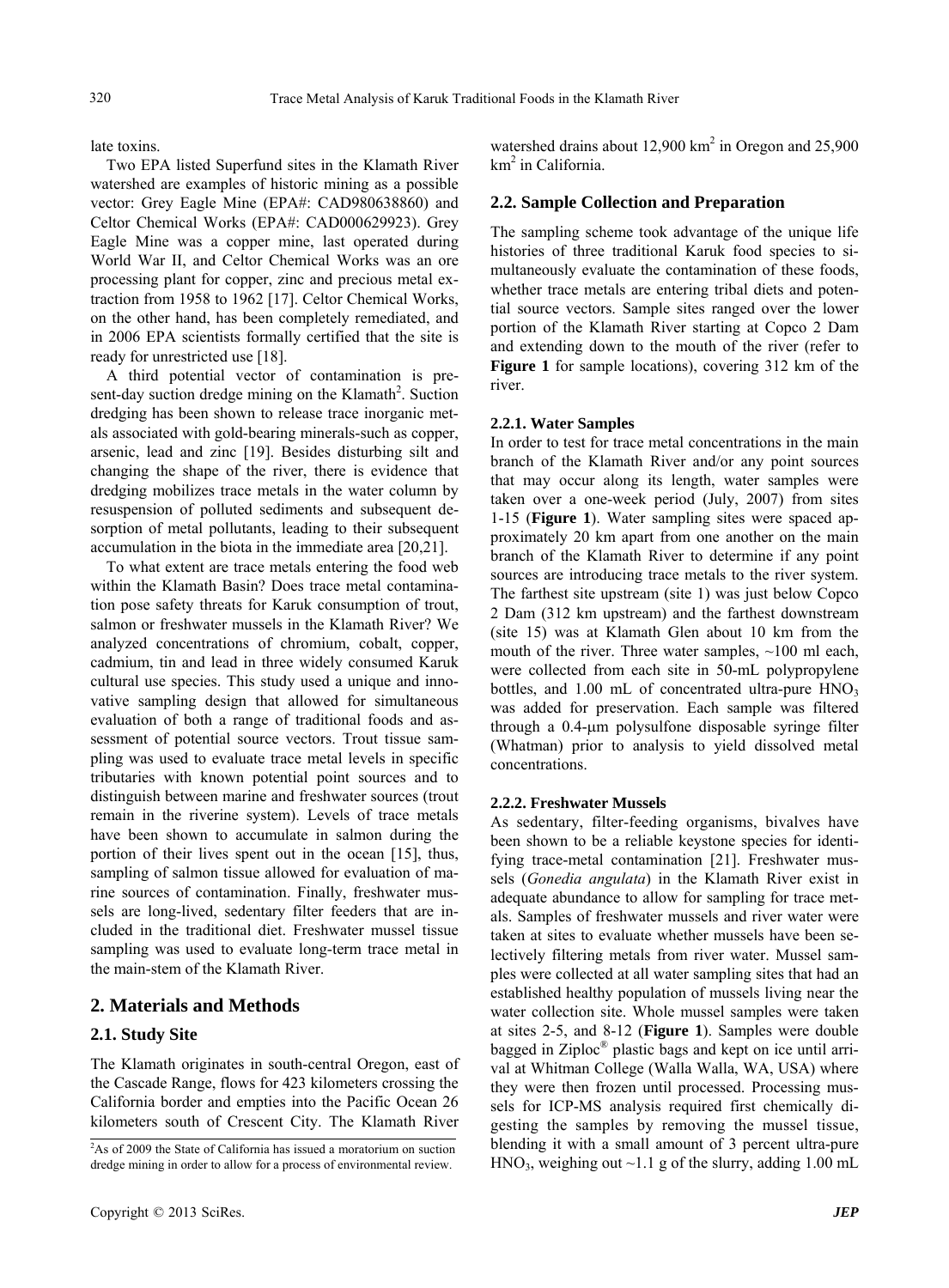

**Figure 1. Map of the Klamath River Basin with numbered sampling sites.** 

of concentrated  $HNO<sub>3</sub>$  as well as 4.00 mL of concentrated ultra-pure  $H_2SO_4$ , and allowing samples to digest overnight at room temperature. After the samples were fully digested into a liquid state they were diluted to 50.00 mL in a Class A volumetric flask using 3 percent ultra-pure  $HNO<sub>3</sub>$ , stored in a 150 mL plastic bottle, and then  $\sim$ 10 mL of the digested solution were filtered through a 0.20-um Teflon or nylon-fiber filter cartridge into 15 mL polypropylene vials for analysis on an ICP-MS. Mussel preparation for analysis was done in accordance with standards established by the American Society for Testing and Materials [22].

#### **2.2.3. Rainbow Trout**

Rainbow Trout (*Oncorhynchus mykiss*) were collected

from specific tributary creeks with suspected contaminants. Rainbow Trout sampling sites were located on three tributaries of the Klamath River: Indian Creek (site 7; 171 km from the coast) and the North and South Forks of the Salmon River (sites 17 and 18 at approximately 140 km from the coast; refer to **Figure 1**). The Indian Creek location is downriver of an untreated EPA Superfund site, while the North and South forks of the Salmon River were subject to extensive historical placer gold mining and recent suction dredge activity (refer to **Figure 1**). Five trout were harvested from each of the three sites. Fish were double bagged in Ziploc plastic bags and kept on ice until arrival at Whitman College where they were then frozen until processed. In order to process the fish  $\sim$ 0.5 g of muscle was removed from beside a pecto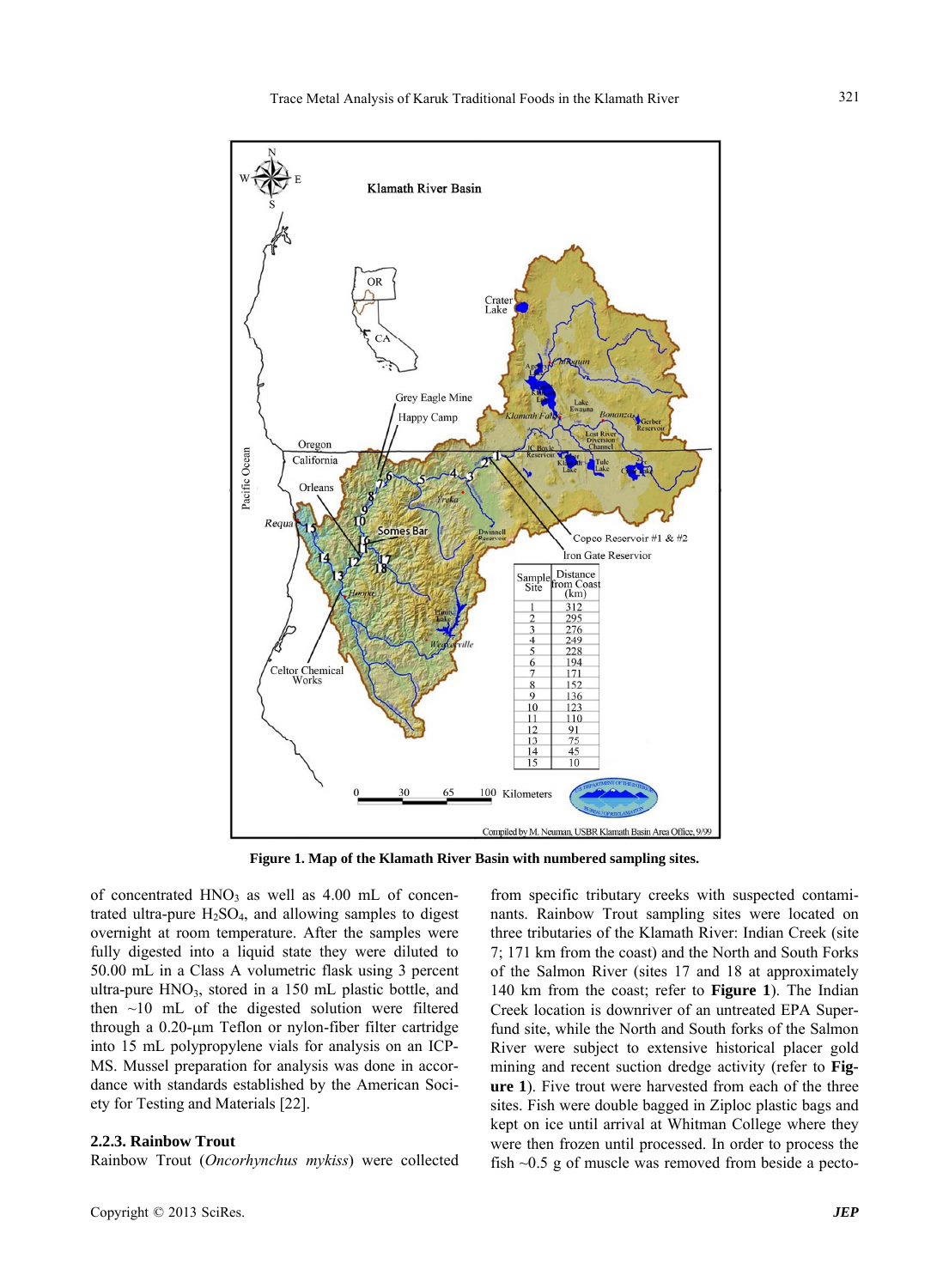ral fin, placed in a 15-mL plastic vial, and 1.00 mL of concentrated ultra-pure  $HNO<sub>3</sub>$  as well as 4.00 mL of ultra-pure  $H_2SO_4$  were added. Samples were left to digest for several hours at room temperature, agitated once and then left to finish digesting until the following day. The remaining acidic liquid was then diluted to 100.0 mL in a glass Class A volumetric flask using double deionized water and stored in a 150 mL plastic bottle. Finally,  $\sim$ 10 mL were filtered through a  $0.4$ - $\mu$ m polysulfone disposable syringe filter (Whatman) into a 15 mL polypropylene vial until analyzed on ICP-MS.

#### **2.2.4. Chinook Salmon**

Returning adult Chinook Salmon (*Oncorhynchus tshawytscha*) were sampled primarily from the Klamath River near Somes Bar, California to determine if salmon were accumulating unsafe levels of trace metals while living in the ocean. Twenty-seven fish were collected at the mouth of the Klamath River (site 15; 10 km from the coast) and near Somes Bar, CA (site 16; approximately 110 km from the coast). Sample collection, preparation and other procedures were identical to those described above for Rainbow Trout.

#### **2.3. Chemicals Used in Analysis**

All standards and spikes were made using commercially available atomic absorption-inductive couple plasma spectrometry 1000 mg/L metal standards (RICCA Chemical Company) in varying degrees of ultra-pure nitric acid for preservation. All acids used in this study were either concentrated nitric acid,  $HNO<sub>3</sub>$  (ultra-pure Omni-trace, EDM Chemicals) or concentrated sulfuric acid,  $H_2SO_4$ (ultra-pure Aristar Plus, VWR Scientific Products). All water used for experimental purposes was double deionized (<18 michromiumo Ohm conductivity) (Millipore Milli-Q system). While trace mercury analysis would be of interest to this project, cold vapor atomic fluorescence spectrometry, with a detection limit of 0.04 ng/L, is a more appropriate method than ICP-MS. Hence, mercury analysis was not included in this investigation.

#### **2.4. Trace Metal Analysis on ICP-MS**

An Agilent 7500ce ICP mass spectrometer was used to determine trace metal content in water, mussel and fish samples. All samples were analyzed using the same parameters. Metal analysis included: chromium, cobalt, copper, cadmium, tin, and lead. External calibration was performed using standards ranging from 5 ng/L to 1 mg/L. Internal standard metals (bismuth (Bi), gallium (Ga), and indium (In)) at 50  $\mu$ g/L were also used during analysis and calibration to ensure low detection limits and account for quadrupole tuning drift. Each detection limit was based on the lowest external standard in the

least squares regression calibration line.

#### **2.5. General Protocols/Quality Control/Quality Assurance**

Procedural/reagent blanks were run to determine lower detection limits based on the lowest external calibration standard that fit onto the linear least squares regression line. Detection limits for water, mussel tissue, and fish tissue are given in **Table 1**.

Approximately every fifth samples was spiked near the middle of the calibration line for each metal. Spikes were performed with water, mussel, and fish samples. All samples were analyzed in triplicate and spiked to test spike recoveries. Water samples were spiked directly into the acidified sample while tissue samples were spiked immediately after tissue homogenization and then samples were treated as a normal tissue sample and taken through the entire digestion, dilution, and ICP procedure. Multiple blanks consisting of 3.0 percent ultra-pure  $HNO<sub>3</sub>$  were run on the ICP and checked between each sample to ensure that no cross-contamination occurred between samples and standards. Mussel samples were digested whole without the removal of their digestive system which could have slightly evaluated the trace metal concentrations due to the inclusion of sediment in the gut. Water samples were spiked at  $100 \mu g/L$ , all fish at 50  $\mu$ g/kg, and mussels at 200, 22 and 3.5  $\mu$ g/kg. Generally, good and reproducible spike recoveries were obtained for all metals and are shown in **Table 2**.

Risk calculations for oral exposure to contaminants in water, shellfish and fish were performed following the procedure outlined by [23]. Risk calculations for water were calculated with

Intake from drinking water  $(\mu g/kg \cdot day)$ 

$$
=\frac{(CW)(IR)(EF)(ED)}{(BW)(AT)}
$$
(1)

where CW is the measured metal concentration in the Kalmath River Water in  $\mu$ g/kg, IR is the ingestion rate fixed at 1.4 L/day, EF is the exposure frequency fixed at 365 meals or days per year, ED is the exposure duration fixed at 70 years, BW is the human body weight fixed at 70 kg, and AT is the average time of exposure fixed at

**Table 1. ICP detection limits for all metals studied here.** 

| Sample<br>Matrix       | Chromium Cobalt |       |       | Copper Cadmium | Tin   | Lead  |
|------------------------|-----------------|-------|-------|----------------|-------|-------|
| Water<br>$(\mu g/L)$   | 0.100           | 0.100 | 1.00  | 0.0100         | 0.100 | 1.00  |
| Mussel<br>$(\mu g/kg)$ | 5.00            | 5.00  | 50.0  | 0.500          | 5.00  | 50.0  |
| Fish<br>$(\mu g/kg)$   | 20.0            | 20.0  | 200.0 | 2.00           | 20.0  | 200.0 |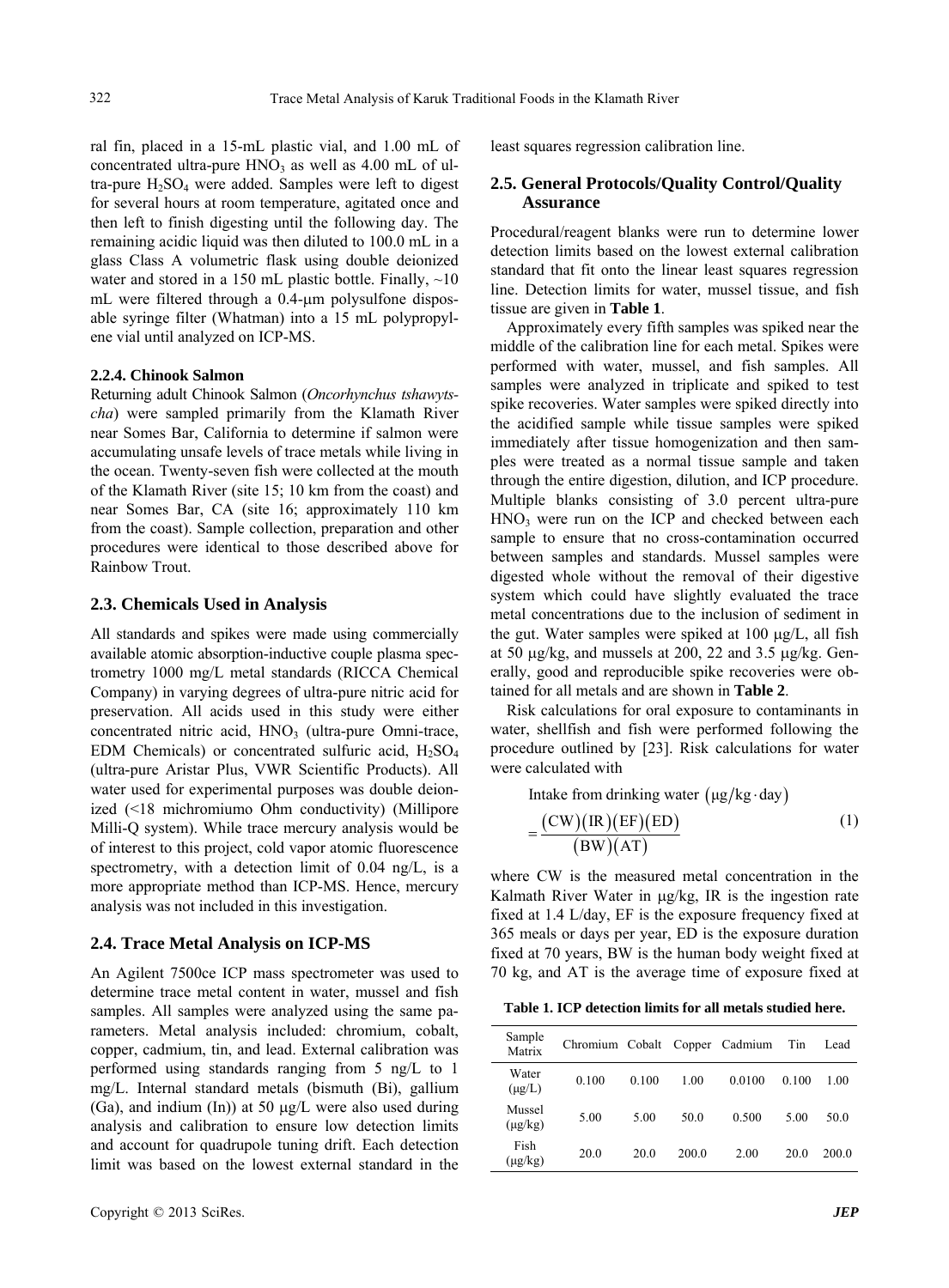25,550 days (70 years). Risk calculations for consump- **3. Results**  tion of mussel and fish tissue were calculated with

Chronic Daily Intake (CDI) from eating 
$$
(\mu g/kg \cdot day)
$$
  
= 
$$
\frac{(CM)(IR)(FI)(EF)(ED)}{(BW)(AT)}
$$
 (2)

where CM is the measured metal concentration in mussel or fish tissue in  $\mu$ g/kg, IR is the ingestion rate of food fixed at 0.043 kg/meal for mussel or 0.500 kg/meal for fish, FI is the fraction of intake from the tested source fixed at 1 (for 100 percent), EF is the exposure frequency fixed at 30 meals/year for mussel and 365 meals/year for fish, ED is the exposure fixed at 70 years, BW is the human body weight fixed at 70 kg, and AT is the average time of exposure fixed at 25,550 days (70 years).

Statistics: All linear regressions for calibration and calculating sample concentrations where preformed on built-in software of the Agilent ICP-MS. Standard deviations were calculated in Excel® and Student's t-test were performed manually.

The analytical results for the 15 different water sampling sites are summarized in **Figure 2**. Student t-tests do not show significant differences between adjacent sampling sites for two metals of lowest concentration, cadmium, and tin, moving upstream from the mouth of the river. Upstream locations are below the detection limit of 1.0  $\mu$ g/L for lead (the lowest standard for the ICP-MS) while measureable and significantly different ( $n = 6$ ,  $\alpha = 0.05$ ) concentrations are found within 75 km of the coast. Cobalt and chromium concentrations remain consistent and low through the reach of the river except at 171 km from the coast where each metal concentration has a slight spike in concentration that is significant (8, 0.05). Copper, the metal of highest concentration and the most variable throughout the river, significantly varies in concentration at river points 228 km, 123 km and 110 km, and 45 km from the coast. While the primary focus of this investigation was to determine if metal concentrations in fish and mussel tissues from the river pose a health risk, it is worth noting that water metals concentrations along the river are all in the less then  $10 \mu g/L$  range or less. How-



**Figure 2. Average metal concentrations in the Klamath River water as a function of distance from the coast.** 

| Sample Type | Average Spike Recovery (%) |        |        |         |      |      |  |  |
|-------------|----------------------------|--------|--------|---------|------|------|--|--|
|             | Chromium                   | Cobalt | Copper | Cadmium | Tin  | Lead |  |  |
| Water       | 102                        | 97.7   | 97.1   | 113     | 108  | 98.4 |  |  |
| Mussels     | 99.2                       | 94.1   | 91.8   | 79.2    | 81.1 | 44.8 |  |  |
| Salmon      | 72.1                       | 92.3   | 93.4   | 151     | 103  | 85.5 |  |  |
| Trout       | 54.1                       | 75.3   | 74.3   | 84.3    | 57.7 | 77.2 |  |  |
| Average     | 81.8                       | 89.9   | 89.2   | 107     | 87.4 | 76.5 |  |  |

**Table 2. Average spike recoveries for water, mussels, and fish.**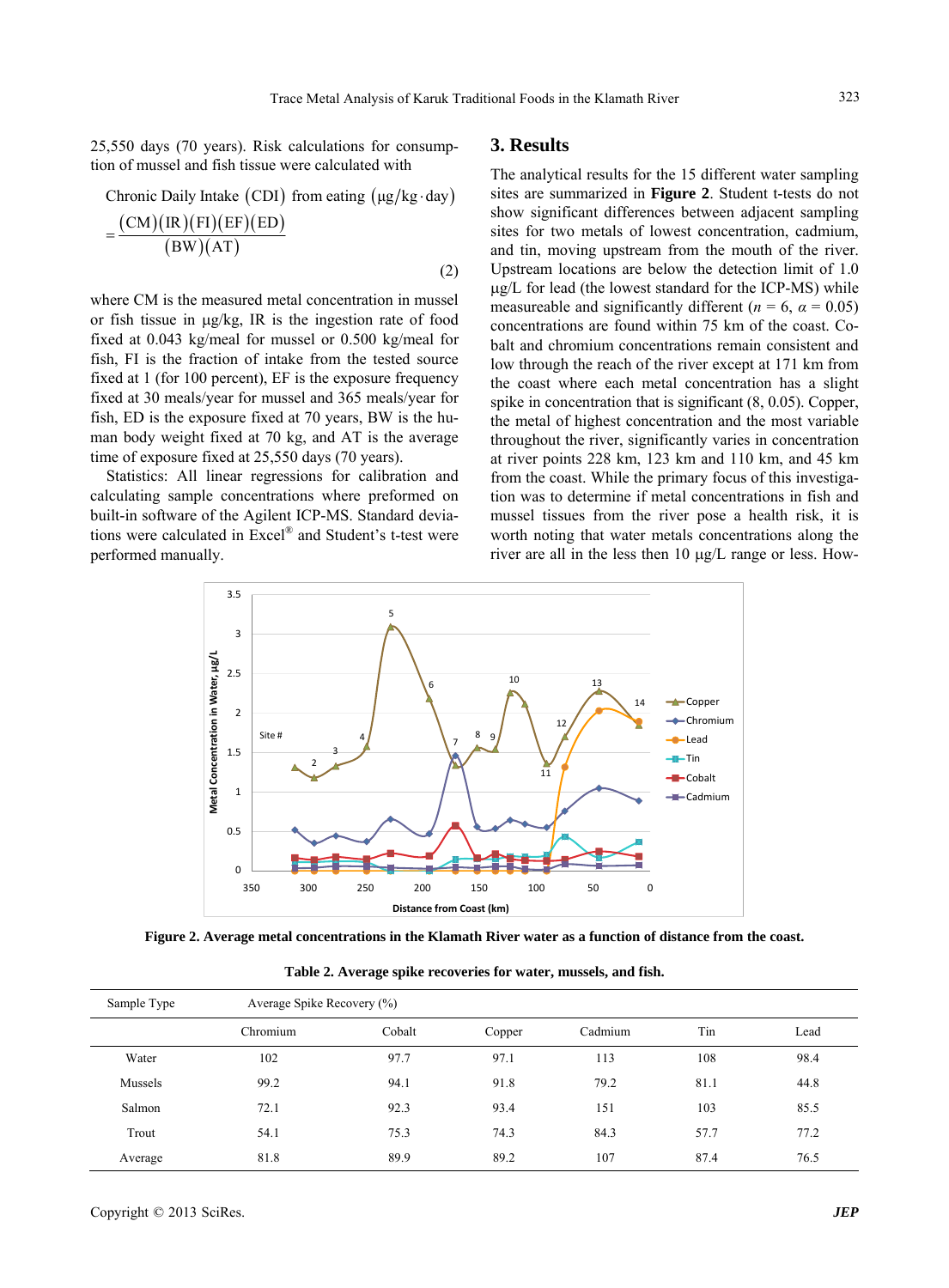ever, as noted above some metals concentrations do vary significantly along the river.

A total of 81 mussels were analyzed for their trace metal content at sites 2-5 (from 295 to 228 km) and 8-12 (from 152 to 91 km, see **Figure 1**). Results for trace metals in mussels at each site are summarized in **Figure 3**. All lead measurements were below the relatively high 50 g/kg detection limit in the raw mussel samples. All other metal concentrations vary from less then  $10 \mu g/kg$  levels for tin to  $2190 \mu g/kg$  for copper and when compared to the water concentrations, each metal clearly bioconcentrates in mussels. Mussel tissue samples in the headwaters have significantly higher concentrations of copper then those for other sites, specifically at 276 km from the coast. Significantly higher cadmium concentrations in mussle tissue were found at sites 11 and 12 (110 and 91 km from the coast). Significantly higher chromium levels were found at site 11.

Chinook Salmon were sampled at sites 15 and 16 along the Kalmath River and trout were sampled from Indian Creek (site 7), the north fork of the Salmon River (site 17) and the south fork of the Salmon River (site 17). Data from these analyses are summarized in **Table 3**. All cadmium and tin concentrations were below detection limits in raw fish samples. Trout taken from Indian Creek tested highest for chromium, cobalt, and lead compared to trout taken from the North and South forks of the Salmon River. Trout from the north fork of the Salmon River tested comparatively high for copper. Statistical analyses (Student's t test) of the trout results indicated that: Chromium levels were significantly different between all sites (Indian Creek, the north fork of the Salmon River, and the South Fork of the Salmon River), cobalt concentrations were significantly different between Indian Creek and the north fork of the Salmon River and between the north and south fork of the Salmon River, copper concentrations were significantly different only between the north and south fork of the Salmon River, and lead concentrations were significantly different only between Indian Creek and the north fork of the Salmon River. No significant differences are expected for Salmon sampling sites because Chinook Salmon cease feeding once they return to the river to spawn and would likely not bioaccumulate trace metals from the river at any appreciable level.

#### **4. Discussion**

## **4.1. Potential Sources of Trace Metals in Klamath Water**

All metals tested in this study steadily increase in concentration as sites approached the mouth of the Klamath River, except for the statistically significantly trends for lead, chromium, and cobalt noted in the results section.

This trend is most notably shown in chromium concentrations shown in **Figure 2**. Unfortunately, due to contamination in the ultra-trace acids used in sample presservation, very little can be concluded about trends in lead in water samples as sites approach the Californian coast. Samples only exceeded the lead detection limit in the lower 75 km of the river. This is most likely a result of the Trinity River that empties into the Klamath 80 km upriver. Another interesting trend, likely explained by the presence of this same stream confluence, is all metal concentrations increase from site 12 to site 13 (91 and 75 km from the coast). Site 13 is the first site tested below the Trinity River. The three sites closest to the termination of the river also tested highest or second highest for all metals analyzed. Shortly above the confluence on the Trinity is an EPA Superfund site named Celtor Chemical Works, which has been listed as contaminated due to the presence of lead, chromium, and copper, among other pollutants. Celtor Chemical Works is located on the Hoopa Indian reservation a small distance from the confluences of these two large rivers. It was deleted from the Superfund NPL in 2003, but may still be leaching metals from the site.

The highest concentrations found for both cadmium and tin were also found near sites 13-15 (75 and 10 km from the coast), while the highest concentration for lead was found at site 14, 30 km further downriver. Relative maxima for both chromium and cobalt were found at site 7 (at 171 km) just below Happy Camp, CA and the confluence of Indian Creek. **Figure 2** shows this spike in chromium concentration at site 7 as compared to each site as the river gets closer to the Pacific Ocean. An EPA listed Superfund site called Grey Eagle Mine drains into Indian Creek. This site is not on the NPL and little has been done to prevent further leaching of known trace metals into the surrounding environment and surface water. Indian creek flows directly by the largest population concentration of Karuk Native Americans who reside in Happy Camp. It is possible that site 8 (at 152 km) does not test high for either chromium or cobalt because these metals adsorb to particles and settle out of the water column. Copper tested highest at site 5, but not significantly significant (8, 0.05), which lies 20 kilometers downriver of Quigley's Market, a local shopping stop with a boat ramp. It has been shown that both soil and water runoff from roads contains unnaturally high levels of copper and other trace metals [24,25]. Thus, it is possible that the boat ramp and continual presence of cars directly next to the river could be the point source of copper in the area.

### **4.2. Potential Sources of Trace Metals in Freshwater Mussels**

As was the case with water samples, the concentration of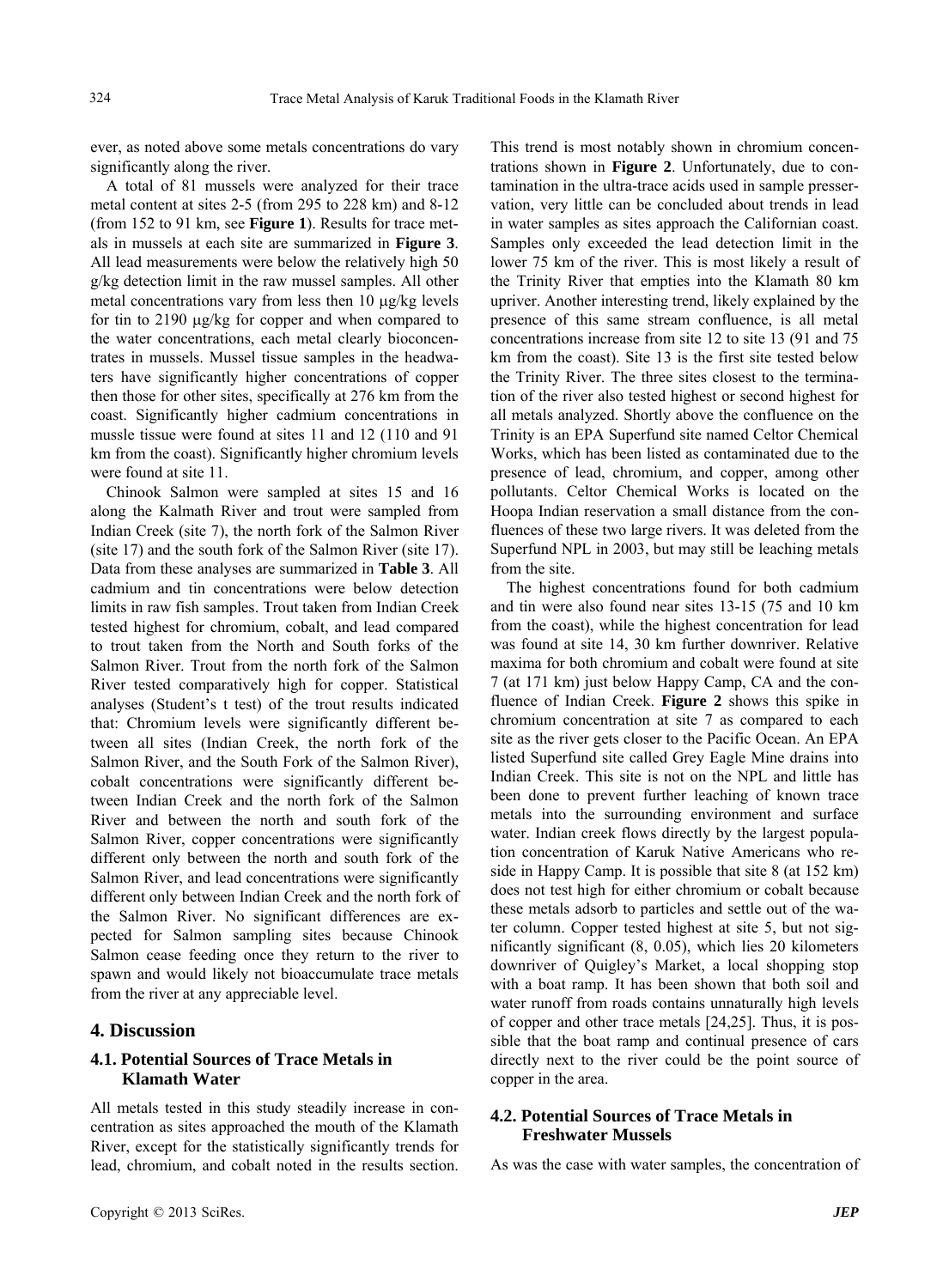

**Figure 3. Average metal concentrations in mussel tissue as a function of distance from the coast.** 

**Table 3. Summary of metal concentrations in fish.** 

|                 | <b>Sites</b>   | Samples Analyzed (n) | Chromium |                          | Cobalt       |        |                          | Copper     |         |       |             |
|-----------------|----------------|----------------------|----------|--------------------------|--------------|--------|--------------------------|------------|---------|-------|-------------|
|                 |                |                      |          | $\mu$ g/kg (ppb) in Fish |              |        |                          |            |         |       |             |
|                 |                |                      | Mean     | Stdev                    | Range        | Mean   | Stdev                    | Range      | Mean    | Stdev | Range       |
| Salmon          | 15, 16         | 27                   | 399      | 304                      | $1623 - 177$ | 38     | 35                       | $137 - 10$ | 684     | 173   | 1189 - 448  |
| <b>Trout NS</b> | 17             | 5                    | 220      | 20                       | $254 - 206$  | 46     | 17                       | $75 - 35$  | 721     | 129   | $902 - 557$ |
| <b>Trout SS</b> | 18             | 5                    | 265      | 15                       | $277 - 248$  | 82     | 22                       | $107 - 53$ | 556     | 78    | $678 - 467$ |
| Trout IC        | $\overline{7}$ | 5                    | 295      | 15                       | $316 - 276$  | 86     | 24                       | $126 - 64$ | 708     | 150   | $961 - 583$ |
|                 | <b>Sites</b>   | Samples Analyzed (n) |          | Cadmium                  |              |        | Tin                      |            |         | Lead  |             |
|                 |                |                      |          |                          |              |        | $\mu$ g/kg (ppb) in Fish |            |         |       |             |
|                 |                |                      | Mean     | Stdev                    | Range        | Mean   | Stdev                    | Range      | Mean    | Stdev | Range       |
| Salmon          | 15, 16         | 27                   | $<$ 200  | n/a                      | n/a          | < 100  | n/a                      | n/a        | $<$ 200 | n/a   | n/a         |
| <b>Trout NS</b> | 17             | 5                    | < 100    | n/a                      | n/a          | $<$ 20 | n/a                      | n/a        | $<$ 200 | n/a   | n/a         |
| <b>Trout SS</b> | 18             | 5                    | < 100    | n/a                      | n/a          | $<$ 20 | n/a                      | n/a        | $<$ 200 | n/a   | n/a         |
| <b>Trout IC</b> | 7              | 5                    | < 100    | n/a                      | n/a          | $<$ 20 | n/a                      | n/a        | $<$ 200 | n/a   | n/a         |

| $\sim$<br>rout IC<br>. | $\sim$ | 100 | n/a | n/a<br>. | $\mathcal{D}$<br>∼∠∪<br>__ | n/a<br>. | n/a | :200 | n/a<br>. | n/a |
|------------------------|--------|-----|-----|----------|----------------------------|----------|-----|------|----------|-----|
|                        |        |     |     |          |                            |          |     |      |          |     |

NS, SS, and IC refer to North Salmon River, South Salmon River, and Indian Creek respectively; n/a: not applicable due to instrumentation limitations for this study.

all metals in mussel samples increased downstream. For all sites tested measurements of lead were below the 45.5 g/kg detection limit in raw mussel samples, thus for some metals the detection limit was used to estimate the upper limit of risk. Considering the known toxicity of these elements this is a positive outcome. For site 12, the averages from cobalt and tin were not significantly higher than any other site on the river. The high standard

deviations in these cobalt and tin is possibly due to a single mussel sample preferentially bioaccumulating specific elements. Cadmium levels were significantly higher at site 12, 91 km from the mouth of the river, than anywhere else except site 11, 19 km further upriver (**Figure 3**). Site 12 is located next to a small town called Orleans, CA that may serve as a source for cobalt, tin, and cadmium. Copper was found at distinctly higher levels at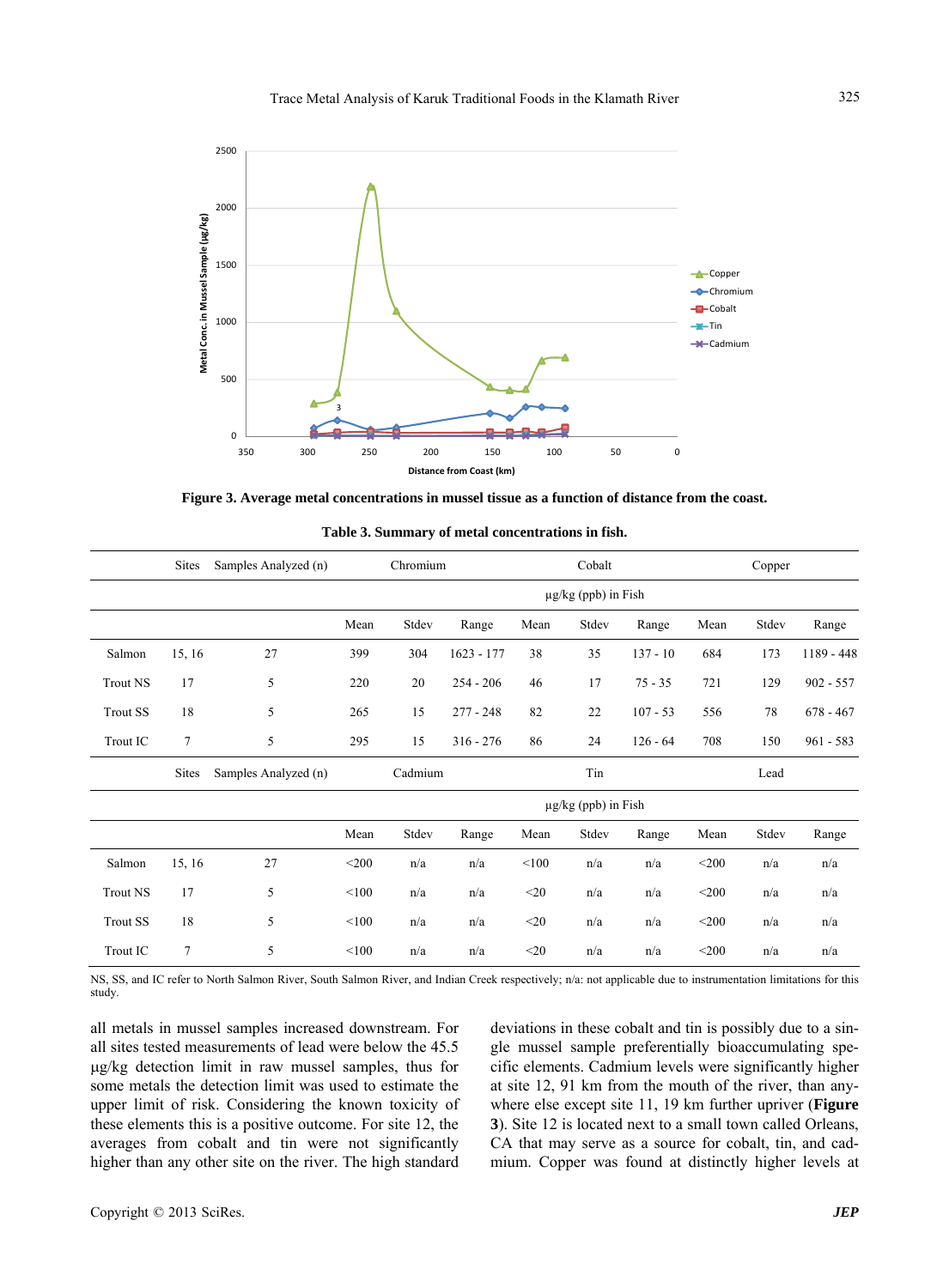sites 4 and 5, next to Quigley's Market. Once again this may be a result of Quigley's Market being a high use area for cars close to the river. Chromium levels were highest at site 11 near Somes Bar California. There are no creeks that flow into the Klamath River immediately near this site, therefore the source of this chromium is unknown.

#### **4.3. Accumulation of Trace Metals in Salmon and Trout**

Salmon samples were collected to determine if there are any harmful ingestion levels of trace metals present in the fish based on risk assessment. All salmon tested below detection limits for cadmium and tin in raw fish samples  $(2.0 \mu g/kg$  and  $20. \mu g/kg$ , respectively). Trace metals concentrations in salmon muscle tissue varied depending on the individual fish as noted by the high standard deviation in **Table 3**. Possible reasons for this may include variety of feeding area (areas near harbors contain more trace metals in the water than further out at sea) or fish age and size (fish sample age and size were not recorded).

In addition to evaluating their contamination as traditional foods, Rainbow Trout were analyzed in this study for two purposes. First, was to test if certain trace metals were accumulating more in trout from Indian Creek (TroutIC) as compared to trout from the North and South Fork of the Salmon River (TroutNS and TroutSS respecttively). Second, was to determine if there was a significant difference between trout, which spend their whole lives living in the waters of the Klamath River, and salmon, which spend a majority living out in the ocean. Data summaries are give in **Table 3** and Student's t-test on TroutIC samples showed significantly higher concentrations of chromium and cobalt than samples from TroutNS (5, 0.05). TroutIC samples also demonstrated significantly higher  $(5, 0.05)$  levels of cobalt than samples from TroutSS. TroutIC fish are also almost significantly higher (5, 0.10) in lead than fish from TroutSS. Individual variations in age for the different fish from the three different sites may account for the standard deviations. Oceanic salmon showed significantly higher chromium and lower cobalt as compared to all freshwater fish.

#### **4.4. Risk Assessment Calculations**

Again, the primary focus of this investigation was to determine if water, mussel, or fish pose a health risk due to metal contamination. Both federal and state organizations (EPA, and the Federal-State toxicology and risk analysis Committee (FSTRAC)) have established maximum contaminant levels (MCLs) in water for all metals analyzed in this study [26,27]. At no site tested in this study did water samples exceed MCLs mandated by either state or federal governments (refer to **Table 4**). A person may drink 1.5 L of water from the Klamath per day for 70 years and never be exposed to any significant health risk from trace metals.

Risk calculations were performed on the highest individual samples of mussel and fish comparing them to minimal risk levels (MRL) established by the agency for toxic substances and disease registry (ATSDR) [28-34]. The highest recorded concentrations were used in these calculations instead of average concentrations to see of any individual fish or shellfish were approaching unsafe levels. Findings, shown in **Table 5**, for mussels indicate that samples tested in this study contain levels of trace metals safe for human consumption including at traditional levels of consumption. Even when calculating lifetime exposure, estimated at 70 years, consuming 0.43 kg of shellfish per meal, 365 meals a year, there is still no single mussel that exhibits unsafe levels in any metal. Findings for fish from the Klamath River Basin were similar. When risk assessment was repeated for fish, this time using historical Karuk diet levels (0.5 kg/day and 365 days/year; [8]) cadmium levels only slightly violated

| Metal                | Known Carcinogen | CM (max) Concentration<br>in Fish $(\mu g/kg)$ | Intake $(\mu g/kg \cdot day)$<br>EPA Est. | Intake $(\mu g/kg \cdot day)$<br>OR Est. | ATSDR MRL<br>$(\mu g/kg \cdot day)$ | Violates the MRL?<br>(EPA/OR) |
|----------------------|------------------|------------------------------------------------|-------------------------------------------|------------------------------------------|-------------------------------------|-------------------------------|
| Chromium             | Yes              | 398                                            | 0.0260                                    | 1.00                                     | 5                                   | No                            |
| Cobalt               | Yes              | 137                                            | 0.0090                                    | 0.34                                     | 10                                  | No                            |
| Copper               | No               | 1189                                           | 0.0778                                    | 2.97                                     | 10                                  | N <sub>0</sub>                |
| Cadmium <sup>®</sup> | Yes              | 2                                              | 0.0001                                    | 0.01                                     | 0.5                                 | N <sub>0</sub>                |
| Tin <sup>*</sup>     | No               | 20                                             | 0.0013                                    | 0.05                                     | 300                                 | No                            |
| Lead <sup>*</sup>    | Yes              | 200                                            | 0.0131                                    | 0.50                                     | n/a                                 | n/a                           |

**Table 4. Risk calculation for trace metal consumption in water and fish.** 

\* Estimated risk levels due to detection limits in instruments; Ingestion rate for EPA estimates are 0.00458 kg/meal, ingestion rate for Oregon estimates are 0.175 kg/meal, fraction of intake from polluted source equal 1.00, exposure frequency was 365 meals/yr, exposure duration was 70. Years, body weight was 70.0 kg, and the average time was 25,550 days (70 years). n/a: Pb MRLs were not derived because a clear threshold for some of the more sensitive effects in humans has not been identified.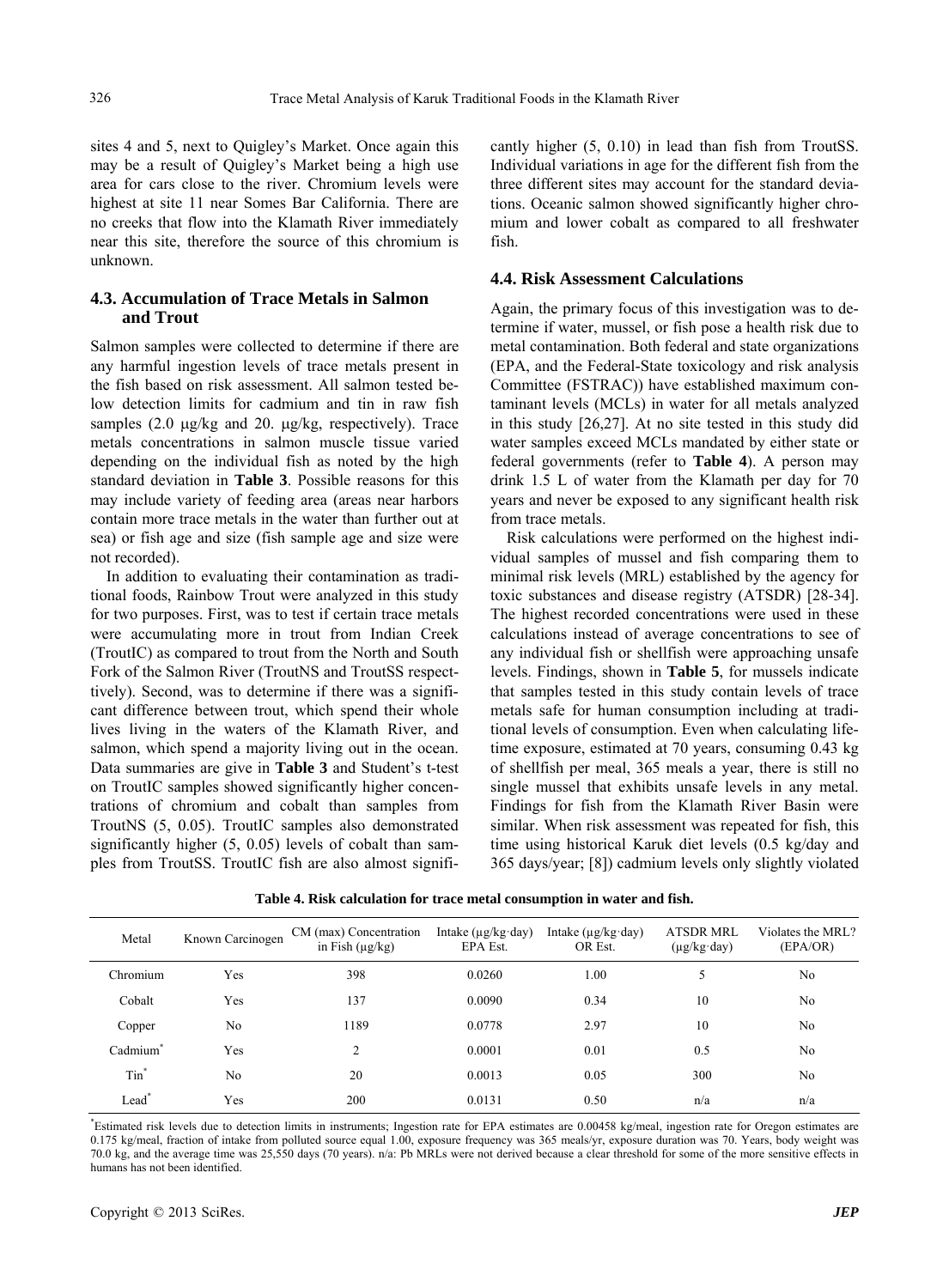| ×       | 전 사 |  |
|---------|-----|--|
| I       |     |  |
| ×<br>۰. |     |  |

| Metal  | Known Carcinogen | CM (max) Concentration<br>in Mussel $(\mu g/kg)$ | Intake $(\mu g/kg \cdot day)$ | <b>ATSDR MRL</b><br>$(\mu g/kg \cdot day)$ | Violates the MRL? |
|--------|------------------|--------------------------------------------------|-------------------------------|--------------------------------------------|-------------------|
| Cr     | Yes              | 739.2                                            | 0.0373                        | 5                                          | No                |
| Co     | Yes              | 69.8                                             | 0.0035                        | 10                                         | No                |
| Cu     | N <sub>0</sub>   | 7575.0                                           | 0.3825                        | 10                                         | No                |
| Cd     | Yes              | 33.9                                             | 0.0017                        | 0.5                                        | No                |
| Sn     | N <sub>o</sub>   | 165.9                                            | 0.0084                        | 300                                        | No                |
| Hg     | No               | 50.                                              | 0.0023                        | $\overline{2}$                             | No                |
| $Pb^*$ | Yes              | 50.                                              | 0.0023                        | n/a                                        | n/a               |
|        |                  |                                                  |                               |                                            |                   |

**Table 5. Risk calculation for trace metal consumption in mussels.** 

\* Pb MRLs were not derived because a clear threshold for some of the more sensitive effects in humans has not been identified. Site specific lead blood (PbB) levels are used instead of MRLs. Ingestion rates are 0.0043 kg/meal, fraction of intake from polluted source equal 1.00, exposure frequency was 30 meals/yr, exposure duration was 70 years, body weight was 70.0 kg, and the average time was 25,550 days (70 years). n/a: Pb MRLs were not derived because a clear threshold for some of the more sensitive effects in humans has not been identified.

the ATSDR limit, by  $0.2 \mu g/kg$ -day. Once again, this finding should cause no immediate alarm as all fish samples tested below the cadmium instrument detection limit and the detection limit was used for risk assessment calculations. One limitation of this investigation is the absence of mercury data due to the ng/L levels is the digestion acids that compounded to  $\mu$ g/kg calculated minimum detection levels in the tissue samples when correcting for the dilution factors. A more exhaustive study should therefore be conducted on the mercury content of fish along the Klamath River. Our results indicate that water, fish, and freshwater mussels in the Klamath River contain levels of trace metals (specifically chromium, cobalt, copper, cadmium, tin and lead) safe for human consumption.

#### **5. Acknowledgements**

We thank the Karuk Department of Natural Resources, especially Ron Reed and Toz Soto for assistance with project design and support in collecting and shipping samples. Emily Davis, Aaron David and Sam "Salmon" Norgaard also provided helpful support in the field. This document also benefited from reviews and technical assistance from Amy Molitor. Project funding came from a Louis B. Perry award at Whitman College.

#### **REFERENCES**

- [1] G. W. Hewes, "Indian Fisheries Productivity in Pre-Contact Times in the Pacific Salmon Area," *Northwest Anthropological Research Notes*, Vol. 7, No. 3, 1973, pp. 133-155.
- [2] A. E. McEvoy, "The Fisherman's Problem: Ecology and Law in the California Fisheries 1850-1980," Cambridge University Press, New York, 1986. [doi:10.1017/CBO9780511583681](http://dx.doi.org/10.1017/CBO9780511583681)
- [3] H. Doremus and D. Tarlock, "Water War in the Klamath

Basin: Macho Law, Combat Biology, and Dirty Politics," Island Press, Washington DC, 2008.

- [4] H. Gosnell and E. C. Kelly, "Peace on the River? Social-Ecological Restoration and Large Dam Removal in the Klamath Basin, USA," *Water Alternatives,* Vol. 3, No. 2, 2010, pp. 361-383.
- [5] C. Mooney, "The Republican War on Science," Basic Books, New York, 2005.
- [6] D. N. Allen, "The Klamath Hydroelectric Settlement Agreement: Federal Law, Local Compromise, and the Largest Dam Removal Project in History," *Hastings West-Northwest Journal of Environmental Law and Policy*, Vol. 16, No. 2, 2010, pp. 427-468.
- [7] J. F. Salter, "White Paper on Behalf of the Karuk Tribe of California: A Context Statement Concerning the Effect of Iron Gate Dam on Traditional Resource Uses and Cultural Patterns of the Karuk People Within the Klamath River Corridor," 2003. http://elibrary.ferc.gov/idmws/docket\_sheet.asp
- [8] K. Norgaard, "The Effects of Altered Diet on the Health of the Karuk People," Karuk Tribe of California, Orleans, 2005.
- [9] T. K. King, "First Salmon the Klamath Cultural Riverscape and the Klamath Hydroelctric Project Klamath River Intertribal Fish and Water Commission," 2004. http://elibrary.ferc.gov/idmws/File\_list.asp?document\_id  $=4205564$
- [10] R. Kanz, "Final Report to the US Environmental Protection Agency on Cyanotoxin Accumulation in Fish and Freshwater Mussels of the Klamath River Water Quality Cooperative Agreement CP 96941301-2," 2008. http://www.waterrights.ca.gov/FERC/ceqa\_projects.html
- [11] M. P. Hunerlach, J. J. Rytuba and C. N. Alpers, "Mercury Contamination from Hydraulic Placer-Gold Mining in the Dutch Flat Mining District, California," USGS Water-Resources Investigations Report 99-4018B, 1999, pp. 179- 189.
- [12] B. C. Kelly, M. G. Ikonomou, D. A. Higgs, J. Oakes and C. Dubetz, "Mercury and Other Trace Elements in Farmed